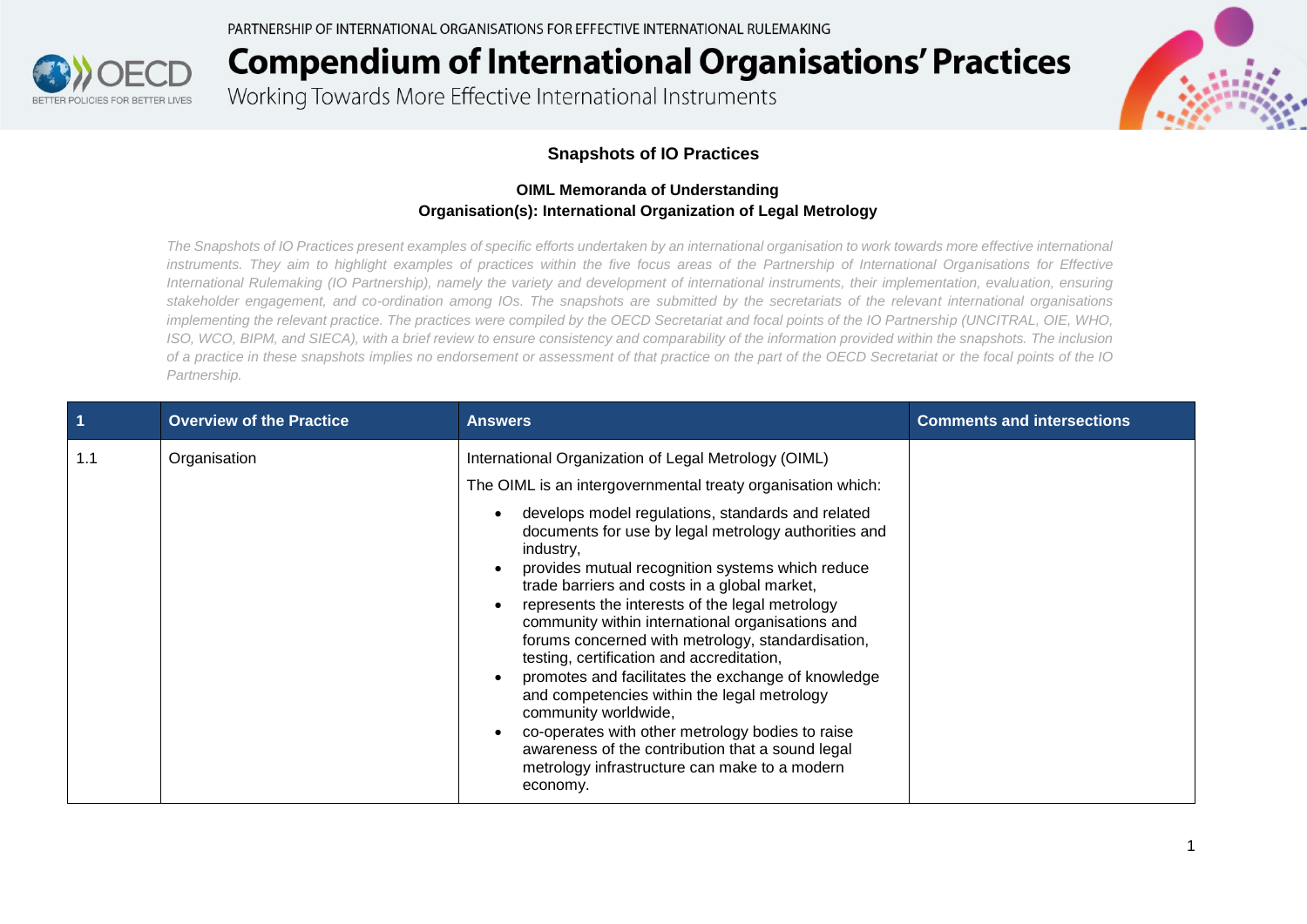

| 1.2            | Area of relevance among the IO<br>partnership focus themes (variety of<br>instruments, implementation,<br>stakeholder engagement, evaluation, co-<br>ordination) | Co-ordination (in the development of instruments)                                                                                                                                                                                                                                                                                                             |                                   |
|----------------|------------------------------------------------------------------------------------------------------------------------------------------------------------------|---------------------------------------------------------------------------------------------------------------------------------------------------------------------------------------------------------------------------------------------------------------------------------------------------------------------------------------------------------------|-----------------------------------|
| 1.3            | Name of the Practice                                                                                                                                             | The OIML has a number of Memoranda of Understanding<br>(MoUs) in place with International Organisations (IOs) to co-<br>ordinate activity, reduce the possibility of duplication and to<br>enhance communication and collaboration.                                                                                                                           |                                   |
| 1.4            | Name of<br>person(s)<br>completing<br>the<br>template                                                                                                            | Chris Pulham, BIML                                                                                                                                                                                                                                                                                                                                            |                                   |
|                |                                                                                                                                                                  | <b>Answers</b>                                                                                                                                                                                                                                                                                                                                                |                                   |
| $\overline{2}$ | <b>Description of the Practice</b>                                                                                                                               |                                                                                                                                                                                                                                                                                                                                                               | <b>Comments and intersections</b> |
| 2.1            | Please describe the practice shortly,<br>providing information on its core<br>features.                                                                          | Since its establishment in 1955, the OIML has always<br>endeavoured to conclude agreements with other IOs whenever<br>necessary, with a view to strengthening collaboration and<br>international harmonisation. This involves co-ordinating a joint<br>approach in areas of common understanding and, when<br>relevant, developing joint technical documents. |                                   |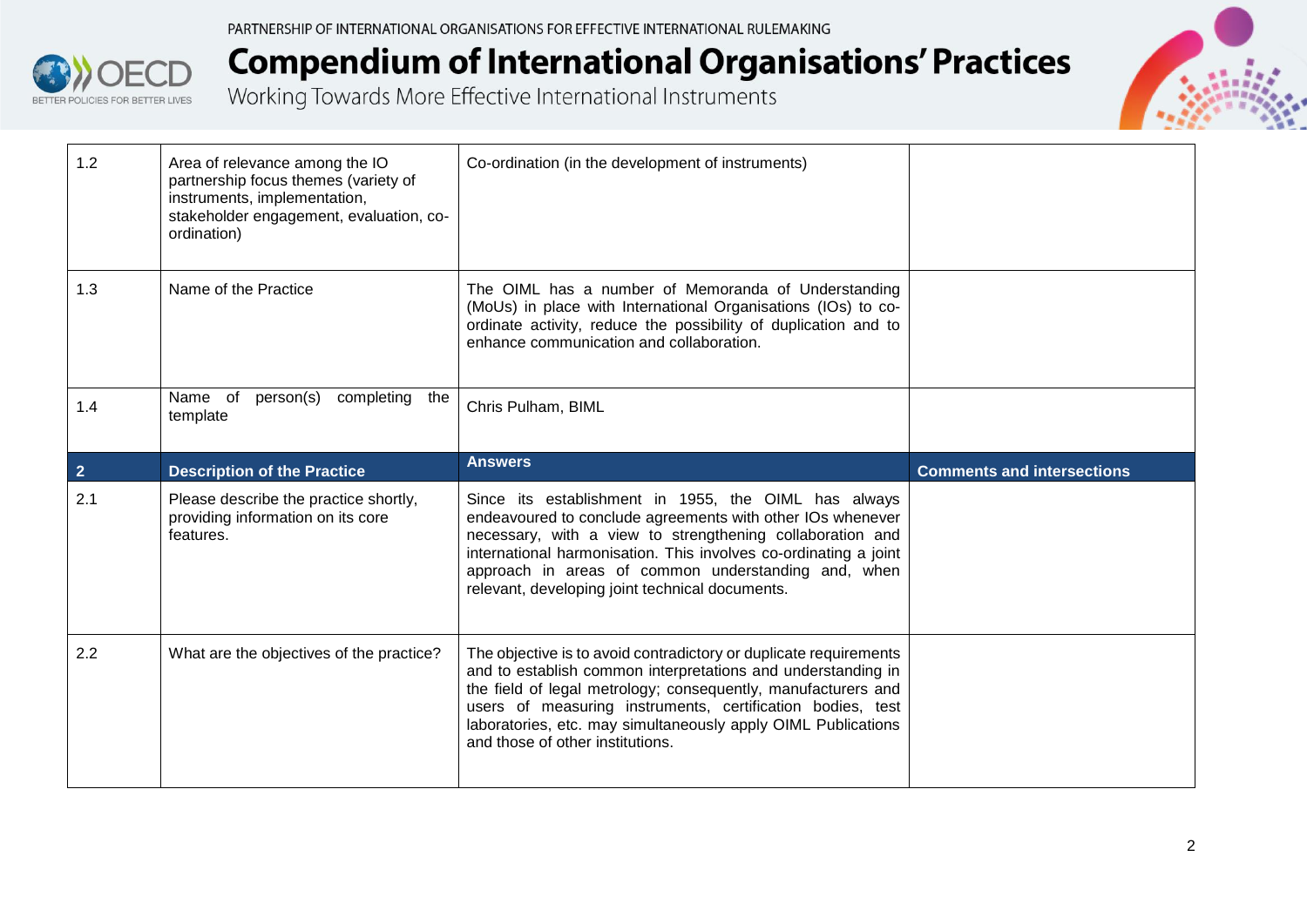



| 2.3 | What have been the key results of the<br>practice?                                                      | A number of joint publications have been established:<br>OIML R 49 for water meters is a joint publication between<br>OIML-ISO-CEN<br>Joint assessment procedure with ILAC addressing<br>accreditation of test laboratories<br>Joint assessment procedure with IAF addressing<br>accreditation of certification bodies<br>Joint statement on metrological traceability with BIPM and<br>ILAC.<br>In addition, joint work programs have been established with a<br>number of IOs to support the collaboration. Closer, better<br>defined procedures and scopes of activity have also been<br>established which set the framework for joint work with certain<br>other IOs. | The establishment of joint publications<br>between the OIML and its international<br>partners encompasses a variety of<br>intersections. These include those<br>between co-ordination (WG5) and the<br>development of international<br>instruments (WG1, which applies to<br>the joint publication on water meters<br>between OIML-ISO-CEN as well as<br>the joint statement on metrological<br>traceability with BIPM and ILAC), as<br>well as with implementation (WG2,<br>visible in the joint assessment<br>procedures of accreditation of test<br>laboratories with ILAC, and addressing<br>the accreditation of certification bodies<br>with IAF respectively). |
|-----|---------------------------------------------------------------------------------------------------------|---------------------------------------------------------------------------------------------------------------------------------------------------------------------------------------------------------------------------------------------------------------------------------------------------------------------------------------------------------------------------------------------------------------------------------------------------------------------------------------------------------------------------------------------------------------------------------------------------------------------------------------------------------------------------|-----------------------------------------------------------------------------------------------------------------------------------------------------------------------------------------------------------------------------------------------------------------------------------------------------------------------------------------------------------------------------------------------------------------------------------------------------------------------------------------------------------------------------------------------------------------------------------------------------------------------------------------------------------------------|
| 2.4 | In what year was the practice<br>introduced?                                                            | MoUs have been established with the following IOs:<br>OIML-ISO in 1966<br>OIML-ILAC-IAF in 2006<br>OIML-UNIDO-BIPM in 2008<br>OIML-IEC in 2011                                                                                                                                                                                                                                                                                                                                                                                                                                                                                                                            |                                                                                                                                                                                                                                                                                                                                                                                                                                                                                                                                                                                                                                                                       |
| 2.5 | Has the practice been updated/reformed<br>since then? If yes, when and how has it<br>evolved over time? | There have been subsequent revisions of the MoUs listed in<br>section 2.4 since they were originally signed.                                                                                                                                                                                                                                                                                                                                                                                                                                                                                                                                                              |                                                                                                                                                                                                                                                                                                                                                                                                                                                                                                                                                                                                                                                                       |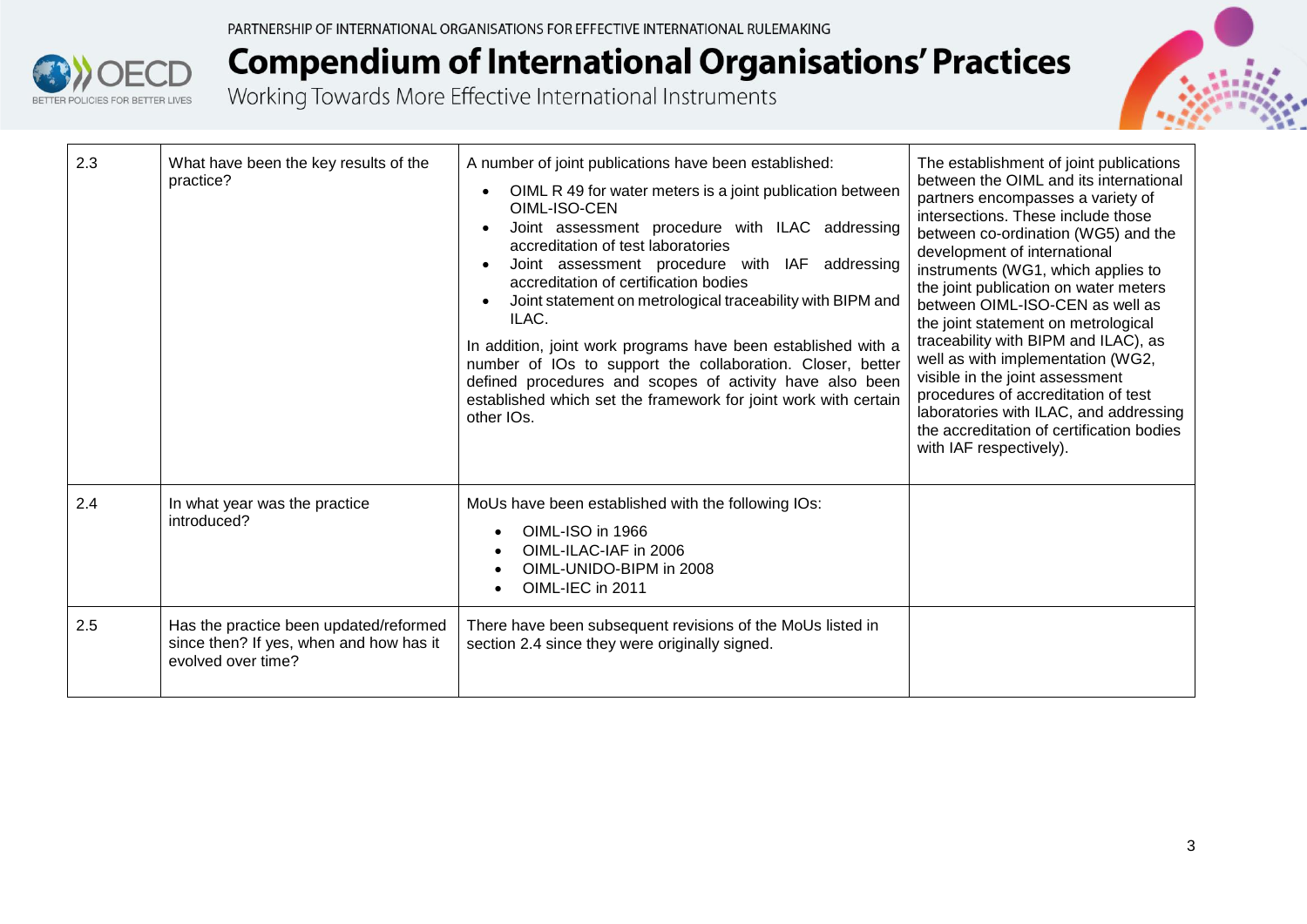



| 2.6 | What do you consider to be the primary<br>strengths of the practice?                                                                                                                                                                                         | Increased co-operation in joint areas of work<br>$\bullet$<br>Close relationships have been built and maintained<br>$\bullet$<br>A formal structure to joint work has been established,<br>$\bullet$<br>including joint work programs<br>Provision of guidelines for future projects<br>$\bullet$                                                            |                                                                                                                                                                                                                                                                                                                                                                                                                                                                                                                                                                                                                                                                                                                                                                                                                                         |
|-----|--------------------------------------------------------------------------------------------------------------------------------------------------------------------------------------------------------------------------------------------------------------|--------------------------------------------------------------------------------------------------------------------------------------------------------------------------------------------------------------------------------------------------------------------------------------------------------------------------------------------------------------|-----------------------------------------------------------------------------------------------------------------------------------------------------------------------------------------------------------------------------------------------------------------------------------------------------------------------------------------------------------------------------------------------------------------------------------------------------------------------------------------------------------------------------------------------------------------------------------------------------------------------------------------------------------------------------------------------------------------------------------------------------------------------------------------------------------------------------------------|
| 2.7 | What do you consider to be the main<br>challenges faced during the implementation of<br>the practice?                                                                                                                                                        | To identify and then harmonise work areas and ensure<br>there are no conflicting objectives.                                                                                                                                                                                                                                                                 |                                                                                                                                                                                                                                                                                                                                                                                                                                                                                                                                                                                                                                                                                                                                                                                                                                         |
| 2.8 | Does the practice have a formal/normative<br>basis within the organisation or is it conducted<br>informally? Does this basis make the practice<br>mandatory or voluntary?<br>If there is formal basis, please provide the<br>relevant link or documentation. | The policy towards IOs, and liaison organisations in<br>general, is detailed in OIML B 12 Policy paper on liaisons<br>between the OIML and other bodies.<br>The practice is conducted formally via signed MoUs with<br>some IOs, generally at a meeting of the International<br>Committee of Legal Metrology (CIML) with a ceremony to<br>mark the occasion. | The Policy Paper on Liaisons between<br>the OIML and other Bodies provides a<br>tailored framework governing the<br>organisation's co-operation with<br>intergovernmental organisations,<br>international standard-setters and<br>accreditation organisations, as well as<br>regional legal metrology organisations<br>(RLMOs) and industrial federations. In<br>this respect, the Policy Paper<br>represents an intersection between co-<br>ordination among IOs (WG5),<br>stakeholder engagement (WG3,<br>applying to co-operation with industrial<br>federations for example),<br>implementation of international<br>instruments (WG2, co-operation with<br>regional bodies), and the development<br>of international instruments itself<br>(WG1, co-ordination with international<br>standard-setters and accreditation<br>bodies). |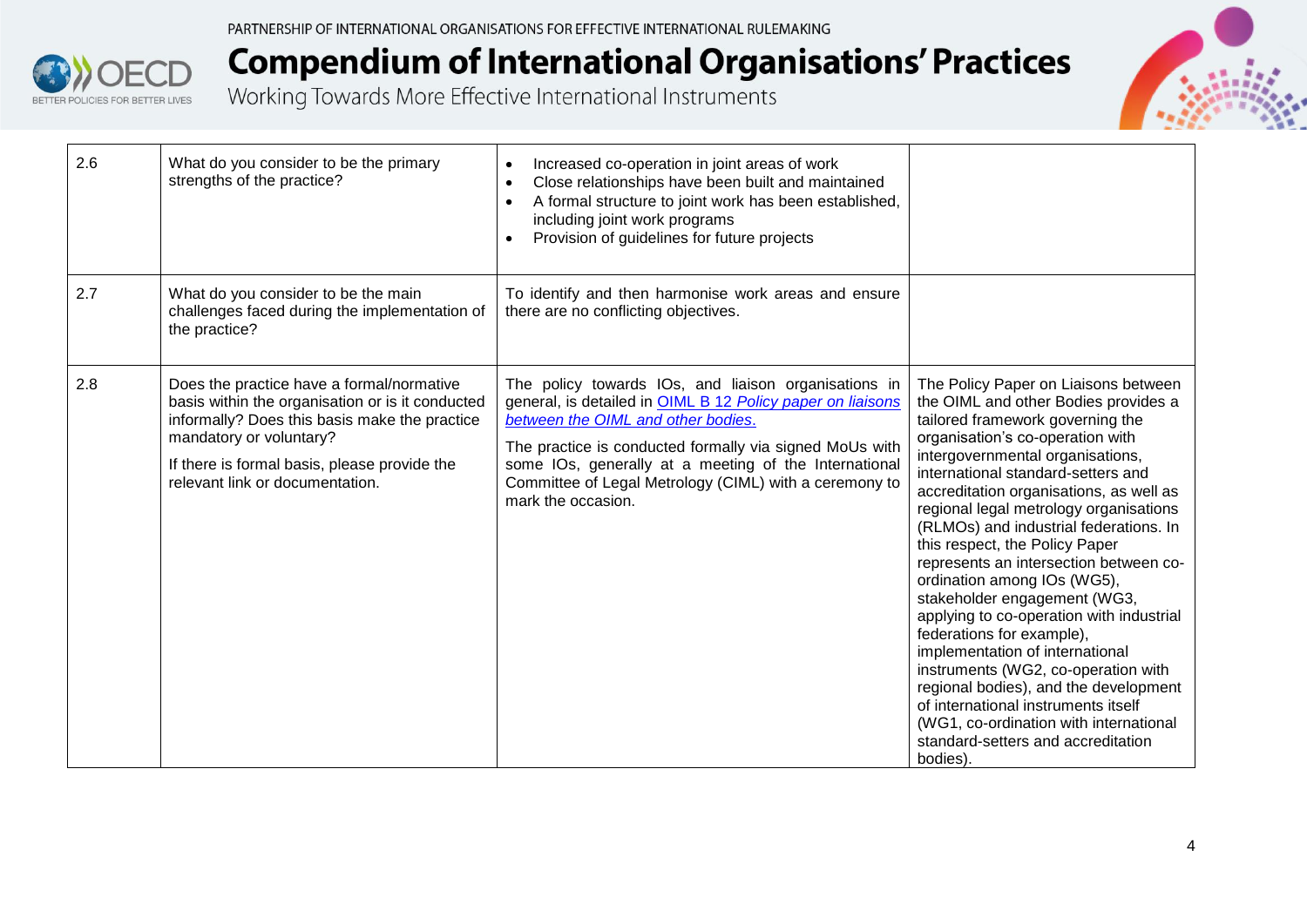



| 2.9          | At what frequency is the practice applied? i.e.<br>is it conducted once or on an iterative basis?                                                          | MoUs between the OIML and other partner organisations<br>are regularly reviewed and updated when the need arises<br>is<br>when<br>there<br>overlap<br>in<br>the<br>(e.g.<br>Recommendations/standards<br>organisations<br>other<br>develop, etc.).                                                         |                                   |
|--------------|------------------------------------------------------------------------------------------------------------------------------------------------------------|------------------------------------------------------------------------------------------------------------------------------------------------------------------------------------------------------------------------------------------------------------------------------------------------------------|-----------------------------------|
| 2.10         | Is this practice applied systematically, (e.g.<br>with respect to every normative instrument,<br>according to specific criteria or on an ad hoc<br>basis)? | The OIML does not have formal MoUs with all the other<br>organisations it works with, but still enjoys collaborative<br>working relations with a large number of bodies with whom<br>there are less formal ties - see OIML B 12.                                                                           |                                   |
| 2.11         | Please provide specific details or examples to<br>illustrate the practice (including supporting<br>links and documents).                                   | MoUs already signed, their backgrounds, and<br>photographs are available here                                                                                                                                                                                                                              |                                   |
| $\mathbf{3}$ | <b>Design of the Practice</b>                                                                                                                              | <b>Answers</b>                                                                                                                                                                                                                                                                                             | <b>Comments and intersections</b> |
| 3.1          | Who designed the practice (e.g. Was it<br>developed internally, in collaboration with<br>other organisations, etc.?)                                       | When the need arises for either a new MoU or to revise an<br>existing one, the OIML and the partner organisation liaise<br>to develop the MoU together. The text is modified in line<br>with the common objectives and matures into the final<br>version at Board level (the CIML President for the OIML). |                                   |
| 3.2          | Which stakeholders were engaged with in the<br>design of the practice?                                                                                     | A range of intergovernmental organisations, international<br>standard-setters, accreditation organisations, regional<br>legal metrology organisations (RLMOs), and industrial<br>federations have participated in the design of OIML MoUs.                                                                 |                                   |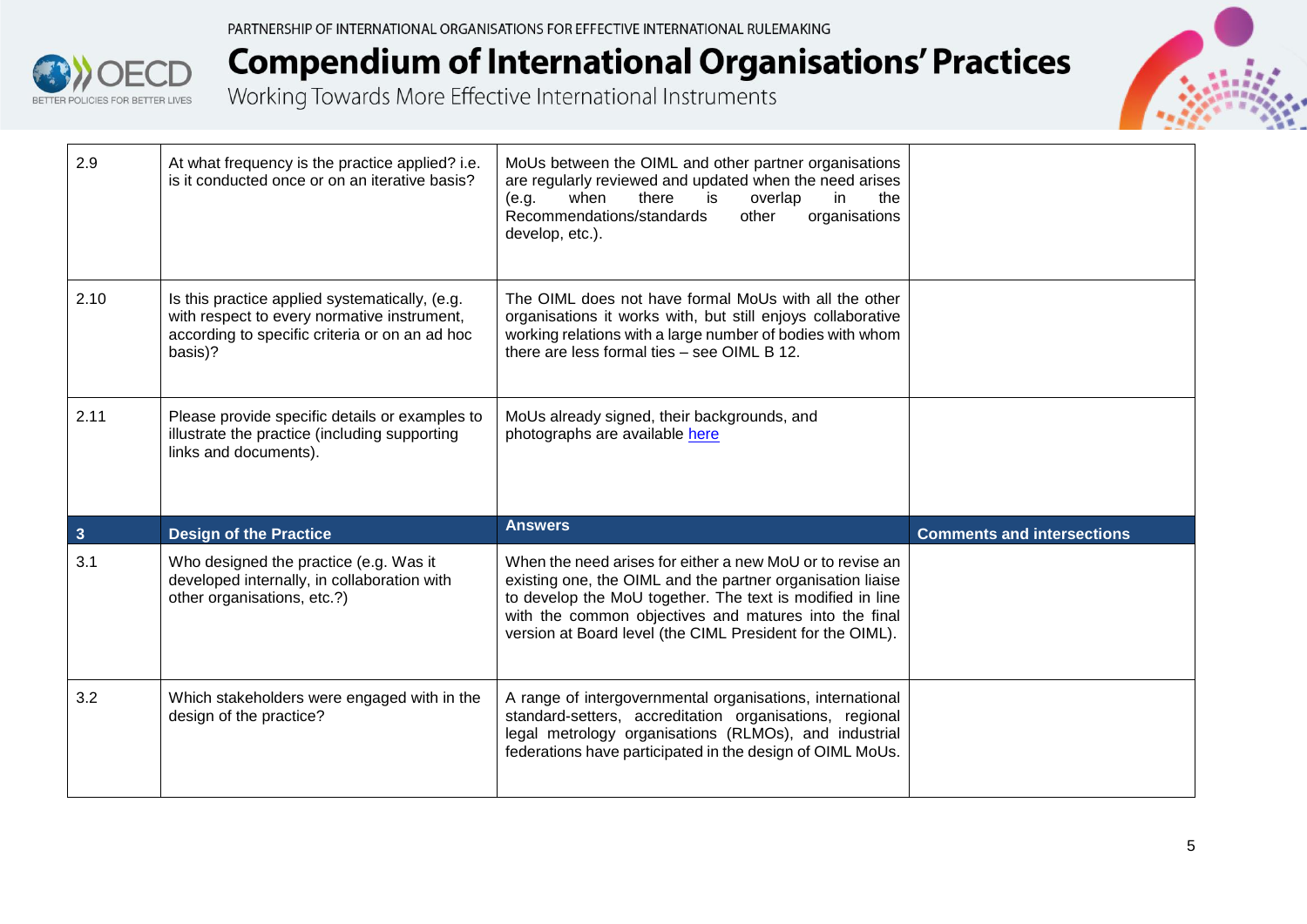



| 3.3 | How long did it take to design the practice?                                                          | Data regarding the decision to establish MoUs, and the<br>development of the practice, is not available as it dates<br>back to the early 1960s.<br>The development of OIML B 12 took four months, and was<br>published in 2004 following approval by the CIML in late<br>2003.<br>The time taken to develop individual MoUs varies<br>depending upon the IO and the complexity of the MoU.                                                                                               |  |
|-----|-------------------------------------------------------------------------------------------------------|------------------------------------------------------------------------------------------------------------------------------------------------------------------------------------------------------------------------------------------------------------------------------------------------------------------------------------------------------------------------------------------------------------------------------------------------------------------------------------------|--|
| 3.4 | What resources were needed to design the<br>practice initially (i.e., staff, budget etc.)?            | Senior staff from the OIML secretariat, the International<br>Bureau of Legal Metrology (BIML), and the CIML<br>President.                                                                                                                                                                                                                                                                                                                                                                |  |
| 3.5 | What challenges were encountered during the<br>design of the practice and how were they<br>overcome?  | Penetrating the hierarchy of the partner organisation<br>in order to identify the correct representative who has<br>the authority to negotiate on behalf of their<br>organisation.<br>Initially, the need to establish bilateral or multilateral<br>MoUs may not be obvious, but may become clearer<br>over time.<br>Another challenge is that some IOs may not wish for<br>$\bullet$<br>the text of an MoU to be made publicly available as it<br>may contain confidential information. |  |
| 3.6 | Has the practice been tested before<br>implementation (i.e. pilot phase)? If yes,<br>please describe. | N/A                                                                                                                                                                                                                                                                                                                                                                                                                                                                                      |  |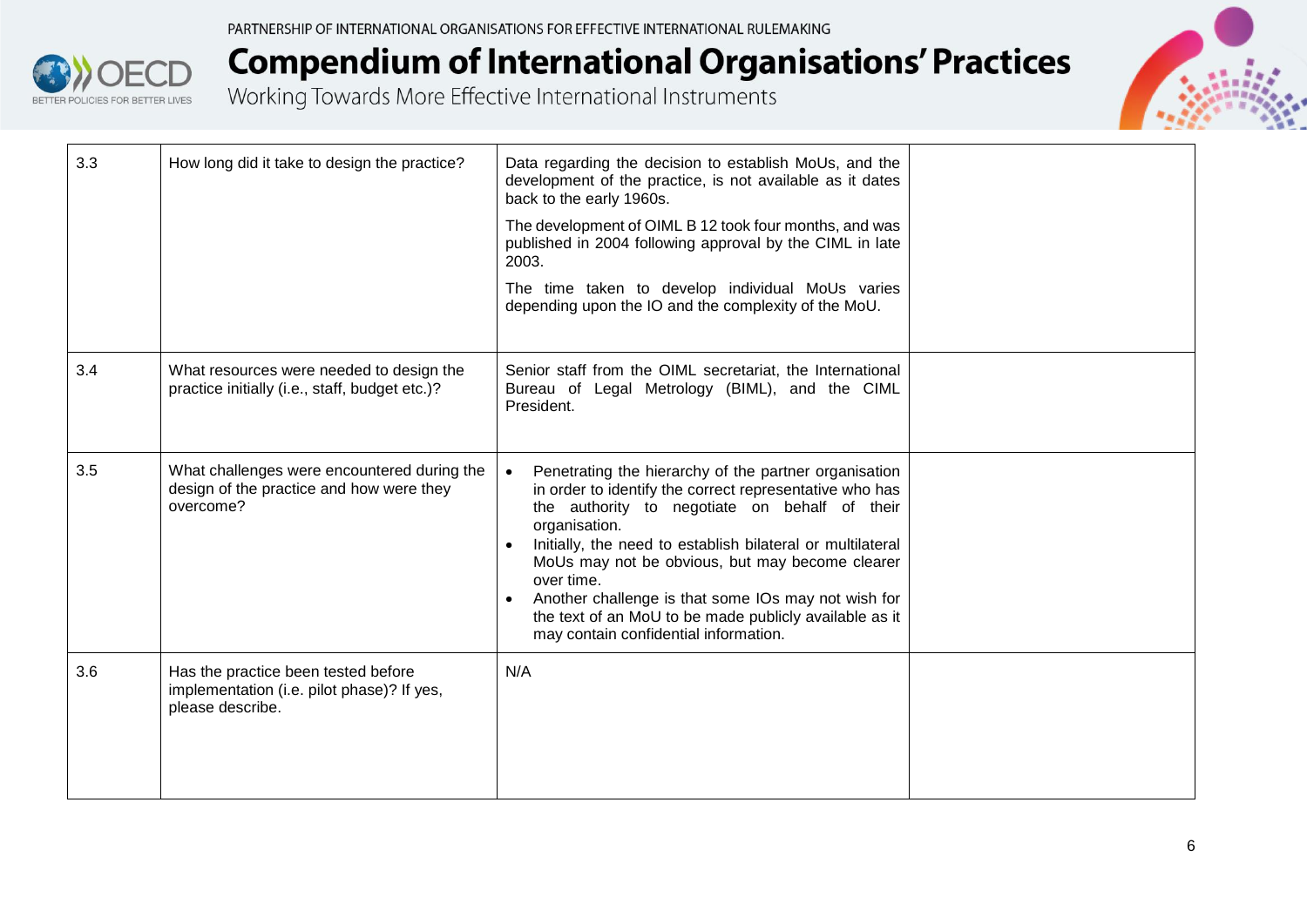



| 4               | <b>Implementation of the Practice</b>                                                                                  |                                                                                                                                                                     | <b>Comments and open questions</b>                                                                                          |
|-----------------|------------------------------------------------------------------------------------------------------------------------|---------------------------------------------------------------------------------------------------------------------------------------------------------------------|-----------------------------------------------------------------------------------------------------------------------------|
| 4.1             | Which units are responsible for implementing<br>the practice within your IO?                                           | BIML Director, Assistant Directors, CIML President and<br>Vice-Presidents.                                                                                          | Intersection with area of IO<br>Partnership on 'Strengthening the<br>Implementation of International<br>Instruments'        |
| 4.2             | Are IO members involved in implementing the<br>practice? If so, how?                                                   | N/A                                                                                                                                                                 |                                                                                                                             |
| 4.3             | Are external actors beyond the organisation or<br>its membership involved in implementing the<br>practice? If so, how? | Other international organisations with whom the MoUs<br>are concluded.                                                                                              |                                                                                                                             |
| 4.4             | Which resources are needed to implement the<br>practice (e.g., staff and budget)?                                      | BIML Director, Assistant Directors, CIML President and<br>Vice-Presidents.                                                                                          |                                                                                                                             |
| $5\phantom{.0}$ | <b>Outputs and Evaluation of the Practice</b>                                                                          | <b>Answers</b>                                                                                                                                                      | <b>Comments and intersections</b>                                                                                           |
| 5.1             | Has the practice been evaluated or reviewed?                                                                           | The MoUs are reviewed periodically as the need arises.                                                                                                              | Intersection with area of IO<br>Partnership on "Developing a greater<br>culture of evaluation of IO rules and<br>standards" |
| 5.2             | If yes, who carried out the evaluation (please<br>specify whether it was done internally or<br>externally)             | The evaluation was carried out internally by the BIML<br>Director and BIML Assistant Directors, in consultation with<br>the President and the Presidential Council. | Intersection with area of IO<br>Partnership on "Developing a greater<br>culture of evaluation of IO rules and<br>standards" |